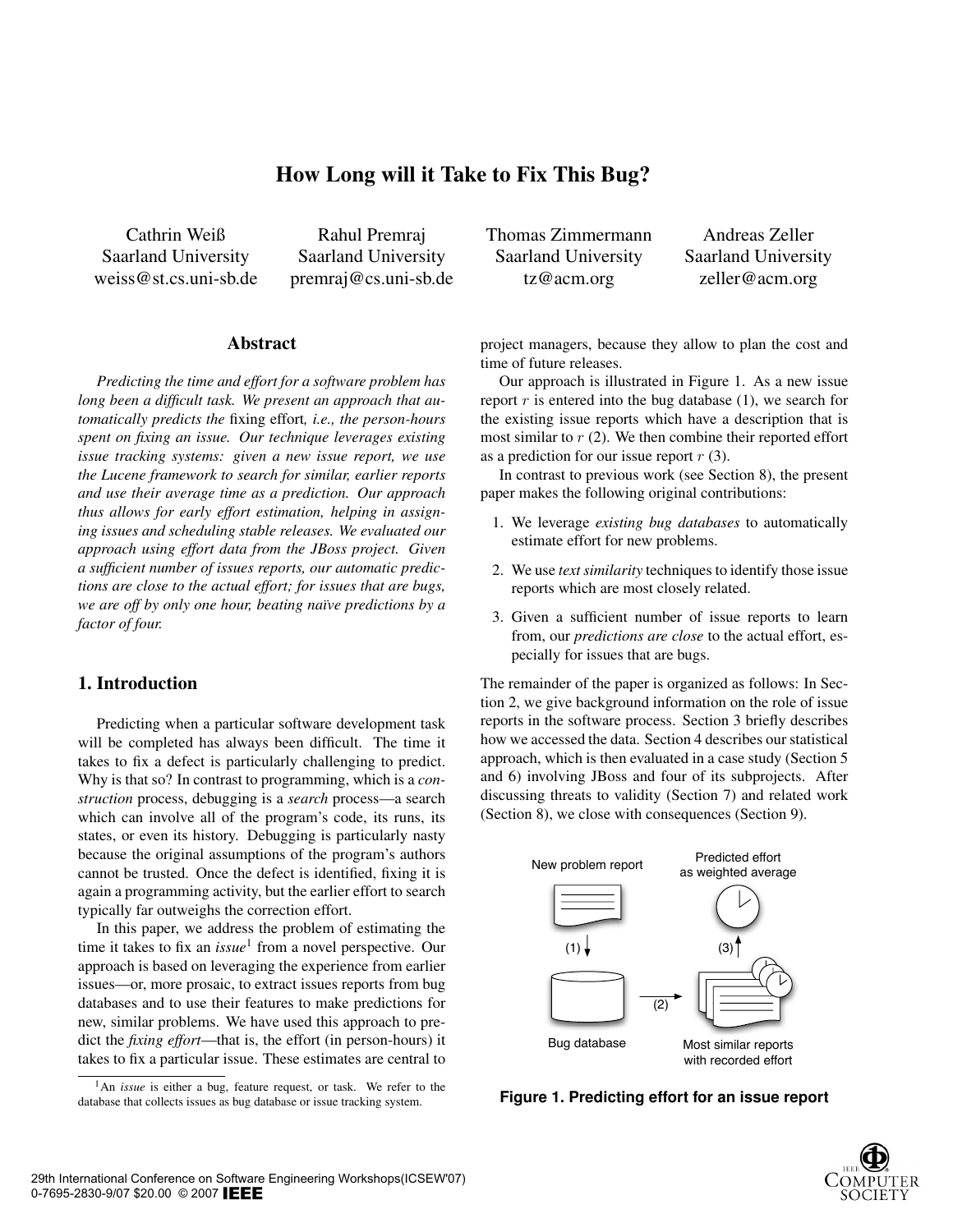

**Figure 2. JBoss issue JBAS-3054 in the Jira Web interface.**

# $2.12 - 2.82$

*Most development teams organize their work around a bug database. Essentially, a bug database acts as a big list of issues—keeping track of all the bugs, feature requests, and tasks that have to be addressed during the project. Bug databases scale up to a large number of developers, users and issues.*

*An individual record in a bug database is called a issue report; it is also known as problem report or ticket. An issue report provides fields for the description (what causes the issue, and how can one reproduce it), a title or summary (a one-line abstract of the description), as well as a severity (how strongly is the user affected by the issue?). The severity can range from "enhancement" (i.e. a feature request) over "normal" and "critical" to "blocker" (an issue that halts further development). These fields are normally provided by the original submitter.*

*At the moment an issue report is submitted, it gets a unique identifier by which it can be referred to in further communication. Figure 2 shows the JBoss issue report JBAS-3054 from the JBAS subproject in the Jira Web interface.<sup>2</sup> At the top, we see the title "Use of isUserInRole from jsp does not work for JACC"; at the bottom, the detailed description.*

*Let us assume that someone has just entered this very issue report into the bug database. While the issue is being processed, the report runs through a life cycle (Figure 3). The position in the life cycle is determined by the state of the issue report. Initially, every single issue report has a state of* UNCONFIRMED*. It is then checked for validity and uniqueness; if it passes these checks, it becomes* NEW*. At*



**Figure 3. The life cycle of an issue report [14].**

*this point, the issue report is also assigned a priority—the higher the priority, the sooner it is going to be addressed. Typically, the priority reflects the risk and/or damage of the issue/bug. In Figure 2, priority and state are shown in the details column on the left.*

*At the time of the initial assessment, the staff may also include an estimate of the time it will take to fix the issue. For JBAS-3054, this original estimate was 4 hours; it is also shown in the Web interface (Figure 2). Both priority and estimate are crucial in scheduling fixes—and in estimating when a stable state will be reached.*

*Eventually, the issue report is assigned to an individual developer—its state is then changed to* ASSIGNED*. The developer now works on the issue, sometimes resulting in additional comments, questions, and re-assignments, all stored in the bug database. Eventually, the developer comes up with a resolution. This resolution can be FIXED, meaning that the problem is solved, but also WONTFIX (meaning the problem is not considered as such) or WORKSFORME (meaning that the problem could not be reproduced). With this resolution, the state becomes* RESOLVED*.*

*At this stage, the lead developer may record the effort it*



*<sup>2</sup>*http://www.atlassian.com/software/jira/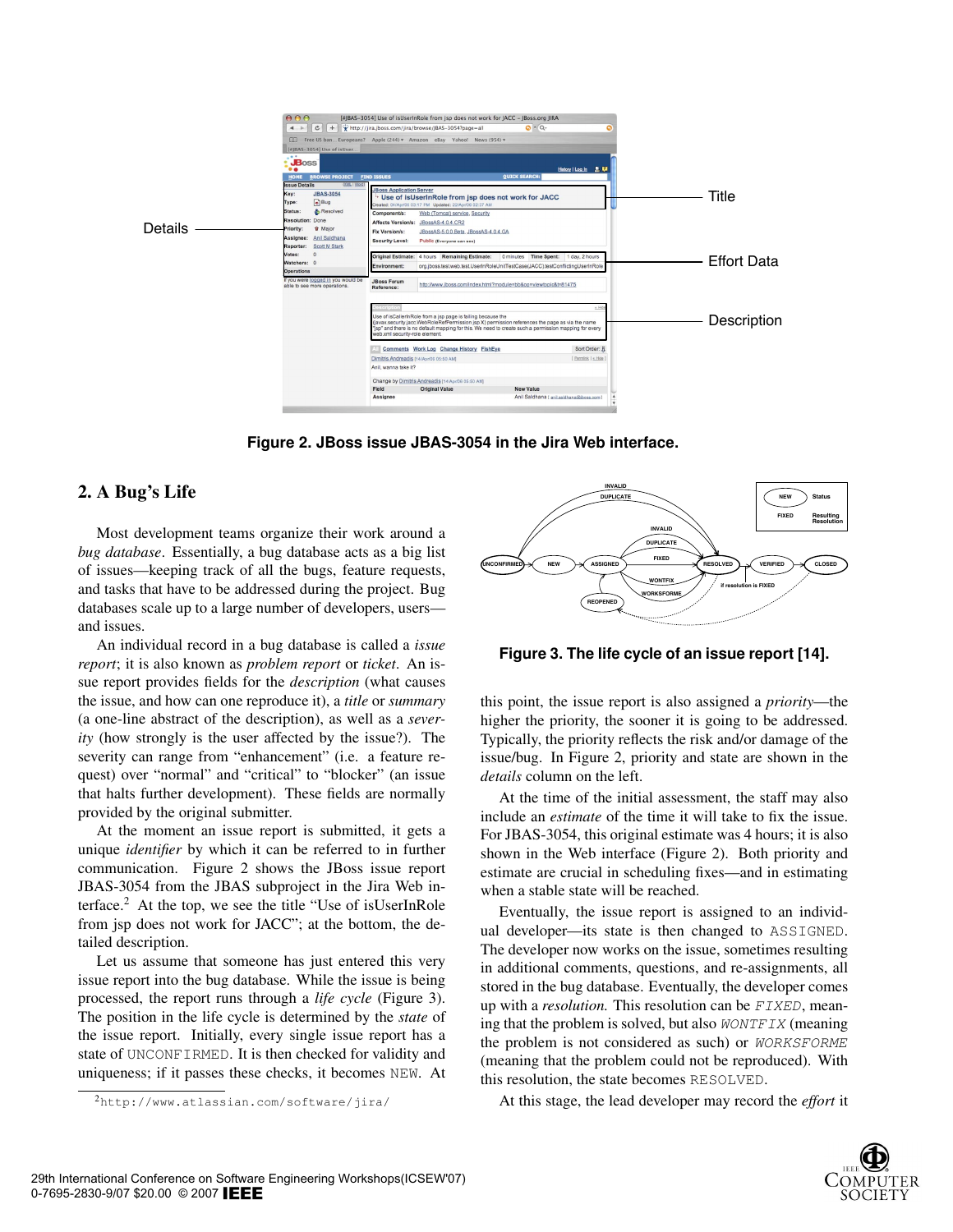*took to resolve the report. In the case of JBAS-3054, the effort is 10 person-hours (the web interface reports 8 hours as 1 day), which is considerably off the original estimate.3*

*As the problem is now fixed, two more steps remain: the testers must confirm the success of the fix (resulting in* VERIFIED *state), and finally, the fix must be deployed as a patch or a new release, closing the issue report (*CLOSED*) and thus ending the issue's life, unless one day, it gets* REOPENED*.*

*The bug database thus is at the center of the development process. Developers query bug databases to find out their tasks, as well as to learn about the project history. Managers use bug databases to query, schedule, and assign the project's tasks. If the bug database is publicly accessible, users check it to see the progress on the bugs they submitted. As the bug database grows, it becomes a project memory of the group—listing all the problems as they occurred in the past, and how they were addressed. As we show in this paper, this memory can be a valuable resource when it comes to assess the project's future.*

## 3. Mining Bug Databases

*As mentioned above, the JBoss project uses the Jira issue tracking system to organize issue reports. Jira is one of the few issue tracking systems that support effort data. Since Jira provides free licensing for non-profit organizations, it recently became very popular in open source development, slowly supplanting Bugzilla. The most prominent projects using Jira include Hibernate, Apache, and JBoss.*

*However, only few open source projects collect effort data because measuring effort seems to be tedious and useless. The JBoss project is one exception. Although not all subprojects collect effort data and some do only sporadically, the JBoss issue tracking system has a vast amount of effort data available.*

*We developed a tool that crawls through the web interface of a Jira database and stores the issues. In this paper, we use Jira's the title, the description, and effort data of an issue (time spent). Furthermore, we only consider issue reports whose resolution is FIXED, ignoring duplicates, invalid issues (because of "overbilling", i.e., more time spent than the issue's lifetime, which may be a result of developers stating the effort), and all other "non-resolutions". In Table 1, we list the prerequisites for issues to qualify for our study. In total, 567 issues met these conditions and finally became the input to our statistical models.*

#### **Table 1. Prerequisites for issues.**

|                                                                    | Count  |
|--------------------------------------------------------------------|--------|
| Issues reported until 2006-05-05                                   | 11,185 |
| Issues with                                                        |        |
| - effort data <i>(timespent_sec</i> is available)                  | 786    |
| - valid effort data ( <i>timespent_sec</i> < <i>lifetime_sec</i> ) | 676    |
| - type in ('Bug', 'Feature Request', 'Task', 'Sub-task')           | 666    |
| - <i>status</i> in ('Closed, 'Resolved')                           | 601    |
| <i>– resolution</i> is 'Done'                                      | 575    |
| - <i>priority</i> is not 'Trivial'                                 | 574    |
| Issues indexable by Lucene                                         | 567    |

## 4. Predicting Effort for Issue Reports

*In order to predict the effort for a new issue report, we use the nearest neighbor approach (Section 4.1) to query the database of resolved issues for textually similar reports (Section 4.2). We also increase the reliability of our predictions by extending the nearest neighbor approach to explicitly state when there are no similar issues (Section 4.3).*

#### 4.1. Nearest Neighbor Approach (kNN)

*The nearest neighbor approach (kNN) has been widely used for effort and cost estimation for software projects early in their life-cycle [12]. The advantage of using the nearest neighbor approach lies in its ease and flexibility of use, ability to deal with limited data that may even belong to different data types. Moreover, kNN has been shown to outperform other traditional cost estimation models such as linear regression and COCOMO [12]. Since we borrow our reasoning for this research from software cost estimation (i.e., similar issues are likely to require similar fixing times), we chose to use the nearest neighbor approach for predicting effort for issue reports.*

*More formally, we use kNN as follows: a target issue (i.e., the one that needs to be predicted) is compared to previously solved issues that exist in a repository. In order to identify similar issues, we define a distance function that combines the distances between individual features of two* issues reports into a single distance. Then, the *k* most sim*ilar issues (= the ones with the closest distance), referred to as candidates, are selected to derive a prediction for the target. In addition to the prediction, we report the candidates to the developer which supports him to comprehend how our prediction came to be.*

*To apply kNN, we first need to identify the features that can be used to measure similarity between issues. At the time of reporting an issue, two crucial fields of information pertaining to the issue are available to us: the title (a one-line summary) and the description—both of them are known a priori and we use them to compute the similarity*

*<sup>3</sup>The web interface also reports the remaining estimate—the effort still needed to resolve the bug. It is constantly updated (reduced)* while a developer is spending time on a bug: *remaining-estimate* = *max*(0*, original-estimate − effort*) *When a bug is closed, this estimate can be non-zero (i.e., the issue needed less effort) or zero (the issue needed the estimated effort or more).*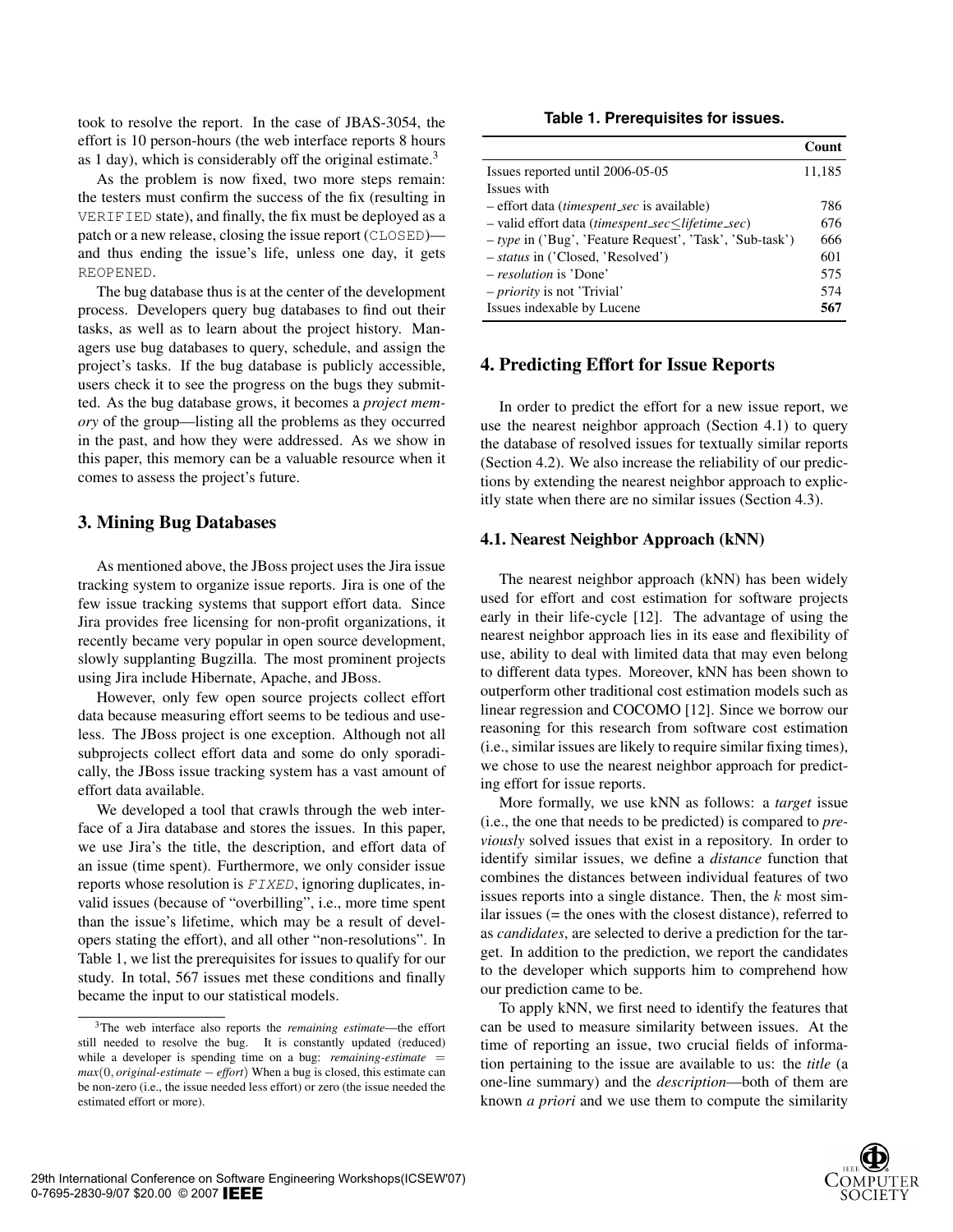*between two issues reports. Since these two features are in the form of free text, they require a rather sophisticated mechanism to measure similarity, which we describes in the following section.*

#### *4.2. Text Similarity*

*Most information pertaining to an issue is entered in the title and description fields of the issue report. Hence, their inclusion when measuring similarity between issues is crucial for making estimations based on previously fixed, similar issues. For this purpose, we applied a text similarity measuring engine—Lucene, developed by the Apache Foundation [7]. Our choice was motivated by Lucene's competence demonstrated by its deployment in systems at high profile places including FedEx, New Scientist Magazine, MIT, and many more for text comparisons.*

*We use Lucene, which measures similarity between two texts with a vector-based approach, for indexing existing issue reports in a repository. Before indexing, we filter all common English stop words such as a, an, and the; and symbols such as* +*, −, and* ()*. When we query a new issue report, we compare it to all other issue reports to generate a similarity score. Scores closer to* 1 *indicate issues with very similar titles and descriptions, while scores close to* 0 *indicate marginal similarity. More technically, we use the multi field query feature of Lucene: the titles and descriptions of issues are compared separately and combined into a single score by using a boost factor. For our experiments we used 1:1 as the boost factor such that similarity for titles and descriptions are weighted the same.*

#### *4.3. Nearest Neighbor with Thresholds (*α*-kNN)*

*Let us demonstrate the nearest neighbor approach with a small example for k* = 3*. Table 2 lists the three issues that are most similar to JBAS-3054, the issue presented in Section 2. All three issues needed the same amount of effort, namely 1 day. To predict the effort for JBAS-3054, the nearest neighbor approach takes the average of these efforts, which is again 1 day. This prediction is only two hours off the actual effort for JBOSS-3054 (1 day, 2 hours)—this difference is also called residual.*

*However, the appropriateness of the prediction for JBAS-3054 is questionable since the most similar issue shows only a similarity of 0.04800. Therefore speaking of similar issues is not always justified. In order to avoid making unjustified predictions, we introduce the concept of thresholds to kNN. The nearest neighbors with thresholds approach (*α*-kNN), considers only issues with a similarity of at least*  $\alpha$  *and takes at most*  $k$  *issues. When there are no issues with enough similarity, our approach returns Unknown*; for JBAS-3054, already a threshold of  $\alpha = 0.1$ 

**Table 2. Issues similar to JBAS-3054 "Use of isUserInRole from jsp does not work for JACC" (Effort: 1 day, 2 hours).**

| Issue            | <b>Title</b>                                                                              |       | <b>Effort</b> Similarity |
|------------------|-------------------------------------------------------------------------------------------|-------|--------------------------|
| <b>JBAS-1449</b> | Update the ServerInfo<br>memory ops to use the jdk<br>5 mbeans                            | 1 day | 0.04800                  |
|                  | JBAS-2814 Use retroweaved jsr166<br>tests to validate backport-<br>concurrent integration | 1 day | 0.04251                  |
| <b>JBAS-1448</b> | Update the ServerInfo list-<br>ThreadDump to use the jdk<br>5 stack traces                | 1 day | 0.04221                  |

*would have yielded Unknown. In our opinion, explicit ignorance is preferable over random predictions that might mislead the developer.*

*In this paper, we evaluate both nearest neighbor approaches, with and without thresholds. The measures we used for this, are described in the next section.*

#### *5. Evaluation Method*

*In order to evaluate the predictions by kNN and* α*-kNN we replay the history of the issue tracking system. For each issue we make predictions by using all previously submitted issues as training set in which we search for nearest neighbors. In particular, this means that for the first submitted issue, we cannot make any predictions as the training set is empty. Over time, the training set is increasing as sketched in Figure 4: for the newer issue Y the training set is larger than for issue X. We use the following measures in our evaluation:*

*Average absolute residual. The difference between the* predicted effort  $p_i$  and actual effort  $e_i$  reported for an *issue i is referred to as the residual ri.*

 $r_i = |e_i - p_i| = |\text{Actual effort} - \text{Estimated effort}|$ 

*Of course, the lower the residual, the more precise is the estimate. We use the average absolute residual AAR to measure the prediction quality of our model.*

$$
AAR = \frac{\sum_{i=1}^{n} r_i}{n}
$$

*This measure is closely related to the sum of absolute residuals which is regarded as an unbiased statistic [8]. It is noteworthy that we assume the direction of error to be immaterial, i.e., both over and under estimation are equally undesirable, although this may not be the case in all situations.*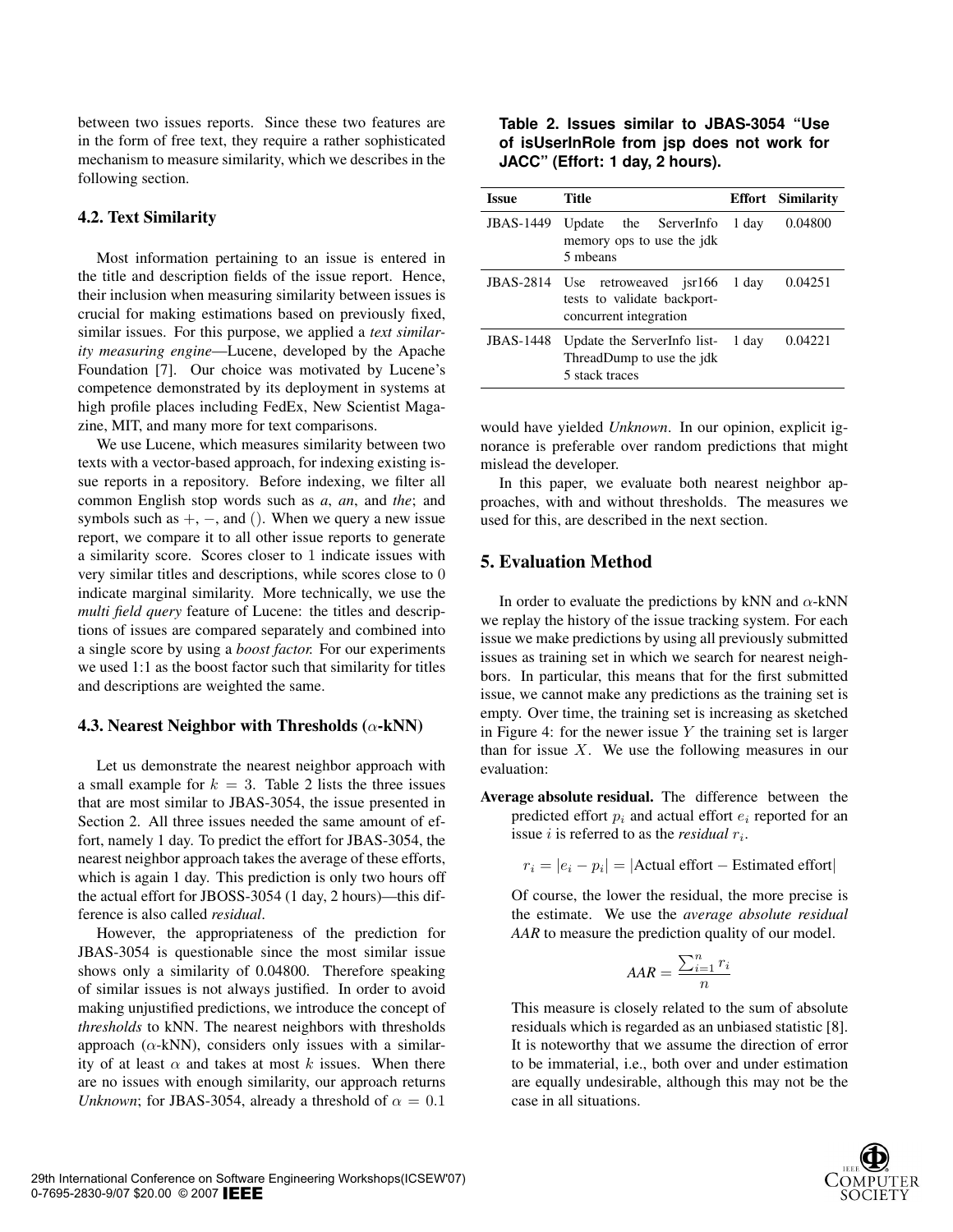

**Figure 4. The training set for newer issue Y is larger than for issue X.**

**Percentage of predictions within**  $\pm x\%$ **.** The value of the *Pred(x) measure gives the percentage of predictions that lie within*  $\pm x\%$  *of the actual effort values*  $e_i$ *.* 

$$
Pred(x) = \frac{|\{i \mid r_i/e_i < x/100\}|}{n}
$$

*Again, both over and under estimation are equally undesirable. For our experiments we used Pred(25) and Pred(50).*

**Feedback.** In case there are no similar issues,  $\alpha$ -kNN re*ports Unknown and does not make a prediction. With Feedback, we measure the percentage of issues for which* α*-kNN makes predictions. Note that for kNN and*  $\alpha$ -kNN with  $\alpha = 0$ , the value of *Feedback* is 1.

*The interpretation of AAR is fairly straightforward. A large number of good estimates would result in a low value of AAR, while many poor estimates would increase its value. One can infer that models delivering lower values of AAR fair better when compared to those that deliver larger errors. The problem with AAR is that it is greatly influenced by outliers, i.e., extremely large residuals might lead to misinterpretations. In order to appropriately describe the distribution of residuals, we additionally report the values for Pred(25)* and *Pred(50).* The larger the values for  $Pred(x)$ *, the better the quality of predictions.*

#### 6. Experiments

*We evaluated our approach on 567 issues from the JBoss data set. For our experiments we used the entire set of issues (referred to as JBOSS) and additional subsets based on type (bugs, feature requests, tasks) and project (Application Server, Labs project, Portal project, QA project). Table 3 lists the short names of these subsets, their issue counts, and average effort in hours (including standard deviation). Note that we only included projects with the four highest number of data points.*

*Initially, we planned to benchmark our predictions against estimates of experts (timeoriginalestimate sec); however, there were not enough issue reports with these estimates to allow significant comparisons. Instead, we compared our results against a na¨ıve approach that predicts the*

| Name     | <b>Description</b>                    | Count | Avg. Effort     |
|----------|---------------------------------------|-------|-----------------|
| JBOSS    | issues for <i>JBoss</i> (see Table 1) | 567   | $15.9 \pm 32.0$ |
| BUGS     | bugs for JBoss                        | 125   | 4.8 $\pm$ 6.3   |
| FEATURES | <i>feature requests</i> for JBoss     | 149   | $21.0 \pm 44.7$ |
| TASKS    | tasks and sub-tasks for JBoss         | 293   | $18.2 \pm 29.9$ |
| JBAS     | issues for <i>Application Server</i>  | 51    | $12.5 \pm 22.8$ |
| JBLAB    | issues for <i>Labs</i> project        | 125   | $11.7 \pm 25.5$ |
| JBPORTAL | issues for <i>Portal</i> project      | 82    | $14.0 \pm 23.7$ |
| JBOA     | issues for QA project                 | 71    | $16.1 \pm 17.5$ |



**Figure 5. Similarity between issue reports.**

*average effort of past issues without using text similarity, since this would be the simplest method to estimate effort. In our experimental setup, this approach corresponds to* α*kNN* with  $\alpha = 0.0$  and  $k = \infty$ *.* 

*In this section, we first present experiments for text similarity (Section 6.1), kNN vs.*  $\alpha$ -kNN (Section 6.2) and for *the breakdown to project and issue type (Section 6.3).*

#### 6.1. Similarity of Issues

*Our approach relies on text similarity to identify nearest neighbors. Therefore, we first visualize how similar the issues are to each other. In Figure 5, each pixel represents the similarity between two issue reports of the JBOSS dataset; white indicates no similarity, light colors indicate weaker similarity, and dark colors indicate stronger similarity.*

*The issues are sorted by key (e.g., JBAS-3054) such that issues of the same project are grouped together. Since Jira includes the key (and thus the project) in the title of an issue*

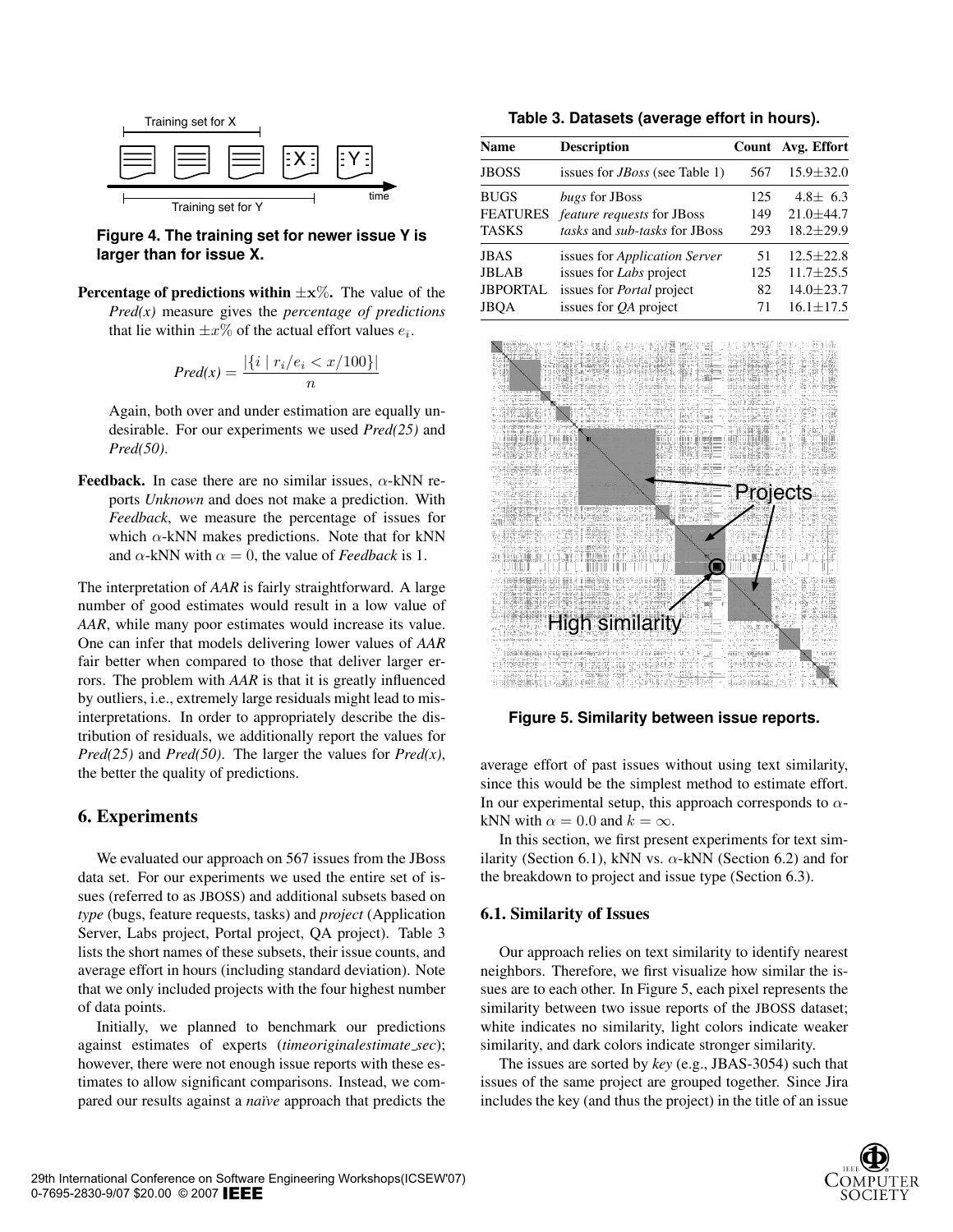

**Figure 6. Accuracy values for kNN.**

*report, issues that are within the same project have a guaranteed non-zero similarity (because of the shared project identifier). As a consequence, projects can be spotted in Figure 5 as the gray blocks around the diagonal.*

*Overall, the similarity values are low (indicated by the rareness of dark pixels), only few issues have high similarity values. This observation supported our decision to evaluate* α*-kNN in addition to kNN.*

#### *6.2. Nearest Neighbor without/with Thresholds*

*Figure 6 shows the AAR, Pred(25) and Pred(50) values for when varying the k parameter from 1 to 10. The AAR values improve with higher k values, i.e., the average error decreases. Since, the Pred(25) and Pred(50) values worsen (i.e., decrease), there is no optimal k in our case. Overall the accuracy for kNN is poor. On average, the predictions are off by 20 hours; only 30% of predictions lie within a ±50% range of the actual effort. We explain this poor performance by the diversity of issue reports (see Section 6.1).*

*The* α*-kNN approach takes only similar nearest neighbors into account and therefore should not suffer as much from diversity as kNN. In Figure 7, we shows the accuracy values for*  $\alpha$ -kNN when varying the  $\alpha$  parameter from 0 to 1 in 0.1 steps. We used  $k = \infty$  for this experiment to elim*inate any effects from the restriction to k neighbors.*

*The combination of*  $k = \infty$  *and*  $\alpha = 0$  *uses all previous issues to predict effort for a new issue (na¨ıve approach without text similarity). It comes as no surprise that accuracy is at its lowest, being off by nearly 35 hours on average.*

*However, for higher*  $\alpha$  *values, the accuracy improves: for*  $\alpha = 0.9$ , the average prediction is off by only 7 hours and *almost every second prediction lies with ±50% of the actual effort value. Keep in mind that higher* α *values increase the accuracy at the cost of applicability; for*  $\alpha = 0.9$ *, our approach makes only predictions for 13% of all issues. Our future work will focus on increasing the Feedback values by using additional data, such as discussions on issues.*



**Figure 7. Accuracy for** <sup>α</sup>**-kNN with k=**∞**.**

#### *6.3. Breakdown to Project and Issue Type*

*In Figure 8, we compare the accuracy for different projects (upper row) and different types of issues (lower row). The plots show the values for AAR (left column), Pred(50) (middle column), and Feedback (right column)* when varying the  $\alpha$  parameter from 0 to 1 in 0.1 steps. In all *cases, textual similarity beats the naïve approach (* $\alpha = 0.0$ *).* 

*For JBAS we face a high diversity: no two issues in this project have a similarity of more than 0.5; as a consequence*  $\alpha$ -kNN stops making predictions for  $\alpha$  parameters  $\geq 0.5$ . *The results for JBLAB and JBQA are comparable to the results for JBOSS in Figure 7. For JBPORTAL, we achieve a relatively high accuracy: for*  $\alpha = 0.8$ *, the*  $\alpha$ -kNN approach *is off by only two hours on average, and more than 60% of all predictions lie within ±50% of the observed effort.*

*Surprisingly, the accuracy values vary greatly for different types of issues such as bugs, feature requests, and tasks (lower row of Figure 8). For BUGS, the average error AAR is constantly below 4 hours (for*  $\alpha \geq 0.4$  *even below 1 hour). Since also the Pred(50) values are promising (above 50% in most cases), we believe that* α*-kNN is an appropriate tool to provide developers with early estimates on effort once a new bug report is submitted.*

## *7. Threats to Validity*

*As any empirical study, this study has limitations that must be considered when interpreting its results.*

*Threats to external validity. These threats concern our ability to generalize from this work to industrial practice. In our study, we have examined a total of 567 issue reports and four JBoss subprojects. All reports researched are real reports that occurred in a large industrial framework, and which were mostly addressed and fixed by paid developers.*

*For training and evaluation, we only examined those issue reports for which effort data was available. These issue reports may not necessarily be representative for all issue reports, and therefore cannot be used to generalize for the entire JBoss framework.*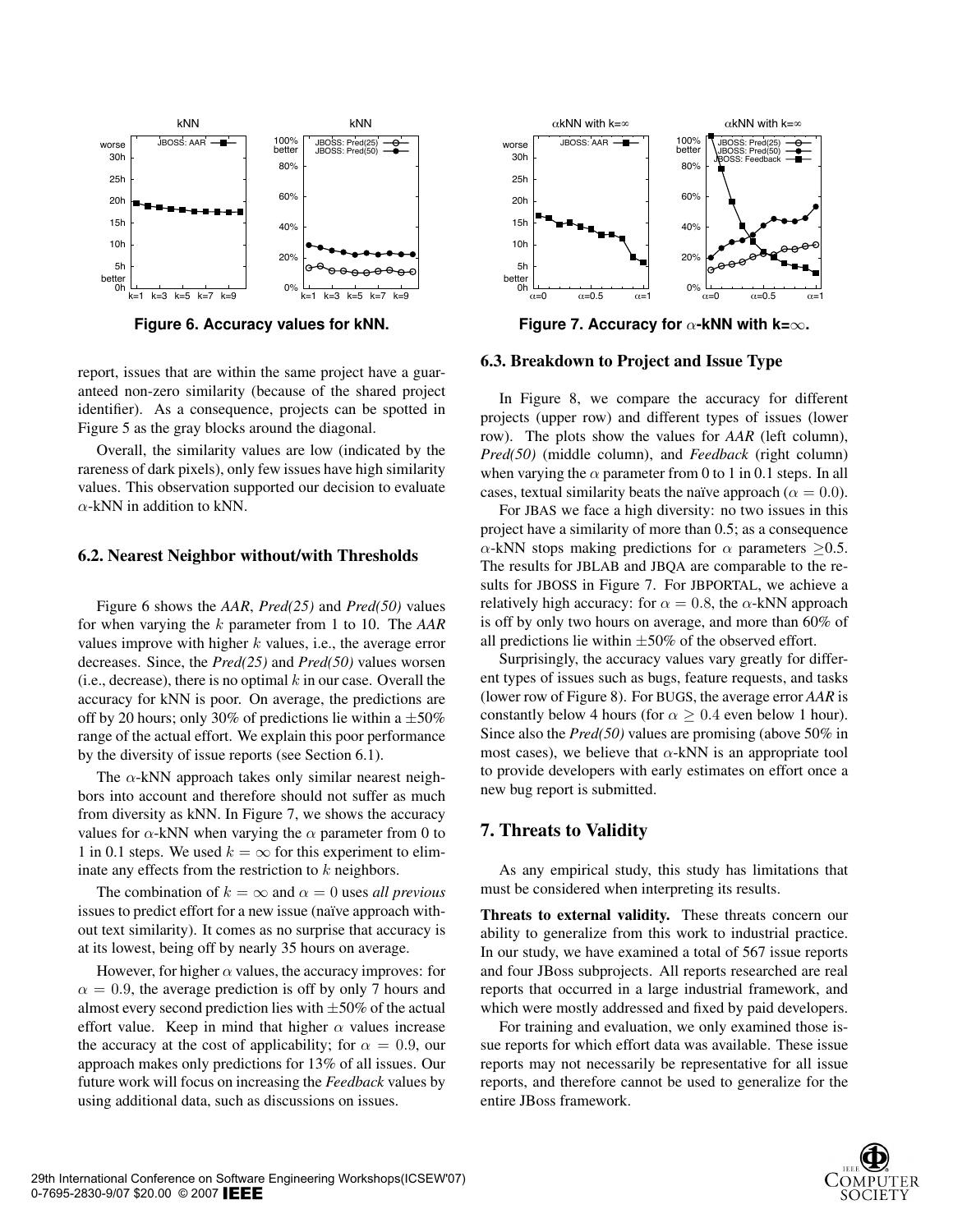

**Figure 8. Accuracy values for** α**-kNN with k=**∞ **for different projects and issue types.**

*Although the researched projects themselves are quite different, we cannot claim that their bug databases and effort data would be representative for all kinds of software projects. Different domains, product standards, and software processes may call for alternate processing of bug reports as well as efforts—and come up with different results. Due to these threats, we consider our experiments as a proof of concept, but advise users to run an evaluation as described in this work before putting the technique to use.*

Threats to internal validity. *These threats concern our ability to draw conclusions about the connections between independent and dependent variables. The chief threat here concerns the quality of the data. The effort, as entered into the bug database, is not tracked during the task, but rather estimated post facto by developers, i.e., after the fix.*

*We asked the JBoss developers whether they found their effort was accurate. One of the JBoss managers explicitly warned us against putting too much faith in the effort data, as he generally considered post facto estimates to be too imprecise. On the other hand, one should note that the effort data is entered voluntarily, and one of the JBoss developers confirmed that "For the cases were [sic] the time spent is reported, this should be relatively accurate." Our communication with JBoss developers emphasizes that contact with people directly involved in collecting and recording data during development cannot be neglected. Such contact is vital for resolution of issues, clarifications regarding the data and on the whole, better understanding [11].*

*Another source of threats is that our implementation could contain errors that affect the outcome. To control for these threats, we ensured that the diagnosis tools had no access to the corrected versions or any derivative thereof. We also did careful cross-checks of the data and the results to eliminate errors in the best possible way.*

Threats to construct validity. *These threats concern the appropriateness of our measures for capturing our dependent variables, i.e., the effort spent for an issue. This was justified at length when discussing the statistical approach.*

## 8. Related Work

*While much emphasis has been laid on estimating software cost or effort over the last three decades [3], to the best of our knowledge, little has been done to predict effort to fix software bugs. Previously, Song et al. [13] used association rule mining to classify effort in intervals using NASA's SEL defect data. They found this technique to outperform other methods such as PART, C4.5 and Na¨ıve Bayes.*

*A self-organizing neural network approach for estimating effort to fix defects, using NASA's KC1 data set, was applied by Zeng and Rine [15]. After clustering defects from a training set, they computed the probability distributions of effort from the clusters and compared it to individual defects from the test set to derive a prediction error. While their technique seemed to have performed favorably, unfortunately, they used magnitude of relative error for evaluation which is asymmetric [8, 6] casting doubt on the validity of the results.*

*Manzoora [9] created a list of pointers for experts to keep in mind when estimating effort for defect correction. They were grouped on the basis of the type of defect and programming environment in use, such as programming practices, application architecture, and object-oriented design.*

*Another contextually relevant work includes automated bug triaging by Anvik et al. [2], which in part motivated this research. They developed a technique that analyzed bug descriptions to automatically assign them to developers. The underlying conception behind their work was that new bugs*